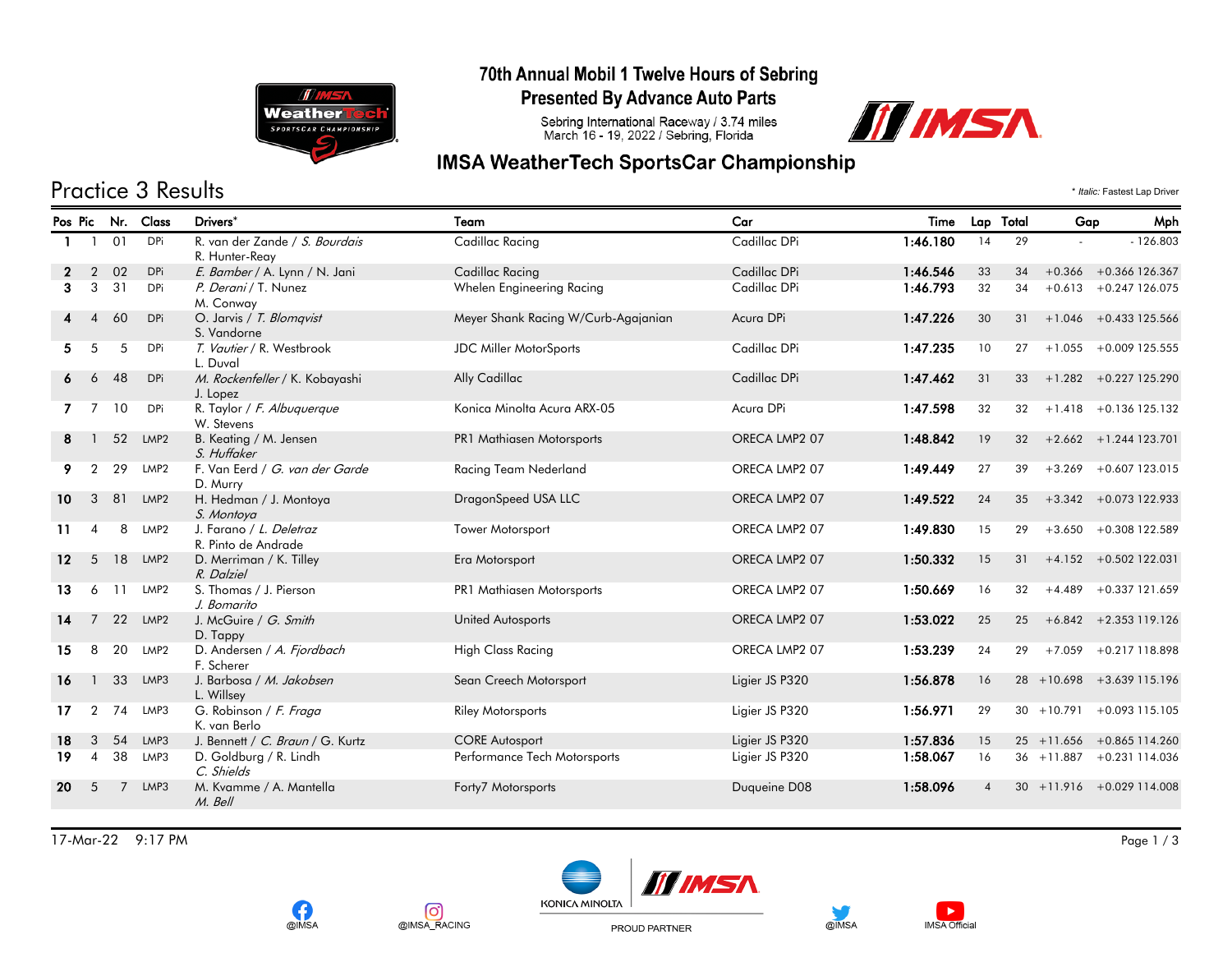

### 70th Annual Mobil 1 Twelve Hours of Sebring

**Presented By Advance Auto Parts** 

Sebring International Raceway / 3.74 miles<br>March 16 - 19, 2022 / Sebring, Florida



## **IMSA WeatherTech SportsCar Championship**

# Practice 3 Results \* *Italic:* Fastest Lap Driver

| Pos Pic         |                |              | Nr. Class  | Drivers*                                          | Team                             | Car                     | Time     | Lap Total      | Gap | Mph                           |
|-----------------|----------------|--------------|------------|---------------------------------------------------|----------------------------------|-------------------------|----------|----------------|-----|-------------------------------|
| 21              | 6              | 36           | LMP3       | J. Andretti / J. Burdon                           | Andretti Autosport               | Ligier JS P320          | 1:58.519 | 22             |     | $32 + 12.339 + 0.423113.601$  |
| 22              | $\overline{7}$ | 30           | LMP3       | G. Chaves<br>A. Balogh / G. Grist<br>D. Dickerson | Jr III Racing                    | Ligier JS P320          | 1:58.800 | 23             |     | $31 + 12.620 + 0.281113.333$  |
| 23              | 8              | 13           | LMP3       | O. Fidani / K. Wittmer / L. Kern                  | <b>AWA</b>                       | Duqueine D08            | 1:59.675 | 28             |     | 28 +13.495 +0.875 112.504     |
| 24              | 9              | 6            | LMP3       | A. Udell / H. Gottsacker<br>U. de Wilde           | Muehlner Motorsports America     | Duqueine D08            | 2:00.157 | 27             |     | $32 + 13.977 + 0.482$ 112.053 |
| 25              | $\mathbf{1}$   | 21           | GTD        | S. Mann / L. Perez Companc<br>T. Vilander         | AF CORSE                         | Ferrari 488 GT3         | 2:00.962 | 27             |     | $32 + 14.782 + 0.805111.307$  |
| 26              | 10             | 40           | LMP3       | M. Hanratty / T. Archer<br>J. Vance               | FastMD Racing                    | Duqueine D08            | 2:01.036 | 13             |     | $30 + 14.856 + 0.074111.239$  |
| 27              | $\overline{2}$ | 96           | GTD        | R. Foley / B. Auberlen<br>M. Dinan                | Turner Motorsport                | BMW M4 GT3              | 2:01.408 | 21             |     | $31 + 15.228 + 0.372110.898$  |
| 28              | 3              | $\mathbf{1}$ | <b>GTD</b> | B. Sellers / M. Snow<br>E. Johansson              | Paul Miller Racing               | BMW M4 GT3              | 2:01.444 | 12             |     | 35 +15.264 +0.036 110.865     |
| 29              |                |              | 62 GTDPRO  | D. Serra / D. Rigon / E. Cheever                  | Risi Competizione                | Ferrari 488 GT3         | 2:01.569 | 32             |     | $33 + 15.389 + 0.125110.751$  |
| 30              | $\overline{4}$ | 16           | <b>GTD</b> | R. Hardwick / Z. Robichon<br>J. Heylen            | <b>Wright Motorsports</b>        | Porsche 911 GT3R        | 2:01.592 | 21             |     | $32 + 15.412 + 0.023110.730$  |
| 31              | $\overline{2}$ |              | 63 GTDPRO  | M. Mapelli / A. Caldarelli<br>M. Bortolotti       | TR3 Racing                       | Lamborghini Huracan GT3 | 2:01.604 | 19             |     | $33 + 15.424 + 0.012110.719$  |
| 32 <sub>2</sub> | 3              |              | 24 GTDPRO  | P. Eng / M. Wittmann<br>N. Yelloly                | <b>BMW M Team RLL</b>            | BMW M4 GT3              | 2:01.655 | $\overline{4}$ |     | $35 + 15.475 + 0.051110.673$  |
| 33              | $\overline{4}$ |              | 25 GTDPRO  | C. De Phillippi / J. Edwards<br>A. Farfus         | <b>BMW M Team RLL</b>            | BMW M4 GT3              | 2:01.871 | 11             |     | $31 + 15.691 + 0.216110.477$  |
| 34              | 5              |              | 9 GTDPRO   | M. Campbell / M. Jaminet<br>F. Nasr               | <b>Pfaff Motorsports</b>         | Porsche 911 GT3R        | 2:01.879 | $\overline{4}$ |     | 27 +15.699 +0.008 110.469     |
| 35              | 6              |              | 93 GTDPRO  | A. Harrison-Henry / K. Marcelli<br>T. Long        | Racers Edge Motorsports with WTR | Acura NSX GT3           | 2:01.913 | 23             |     | $23 + 15.733 + 0.034110.439$  |
| 36              | 5              | 28           | GTD        | M. de Quesada / D. Morad<br>M. Goetz              | Alegra Motorsports               | Mercedes-AMG GT3        | 2:02.011 | 15             |     | $30 + 15.831 + 0.098110.350$  |
| 37              |                |              | 14 GTDPRO  | J. Hawksworth / B. Barnicoat<br>A. Telitz         | VasserSullivan                   | Lexus RC F GT3          | 2:02.029 | 9              |     | 24 +15.849 +0.018 110.334     |
| 38              | 6              | 66           | <b>GTD</b> | K. Simpson / T. Bechtolsheimer<br>M. Farnbacher   | <b>Gradient Racing</b>           | Acura NSX GT3           | 2:02.055 | 21             |     | $33 + 15.875 + 0.026110.310$  |
| 39              |                | 59           | GTD        | J. Miller / P. Gallagher<br>P. Holton             | <b>Crucial Motorsports</b>       | McLaren 720S GT3        | 2:02.098 | 10             |     | 27 +15.918 +0.043 110.271     |
| 40              | 8              | 47           | <b>GTD</b> | R. Lacorte / G. Sernagiotto<br>A. Fuoco           | Cetilar Racing                   | Ferrari 488 GT3         | 2:02.136 | 28             |     | 29 +15.956 +0.038 110.237     |
|                 |                |              |            |                                                   |                                  |                         |          |                |     |                               |

17-Mar-22 9:17 PM Page 2 / 3